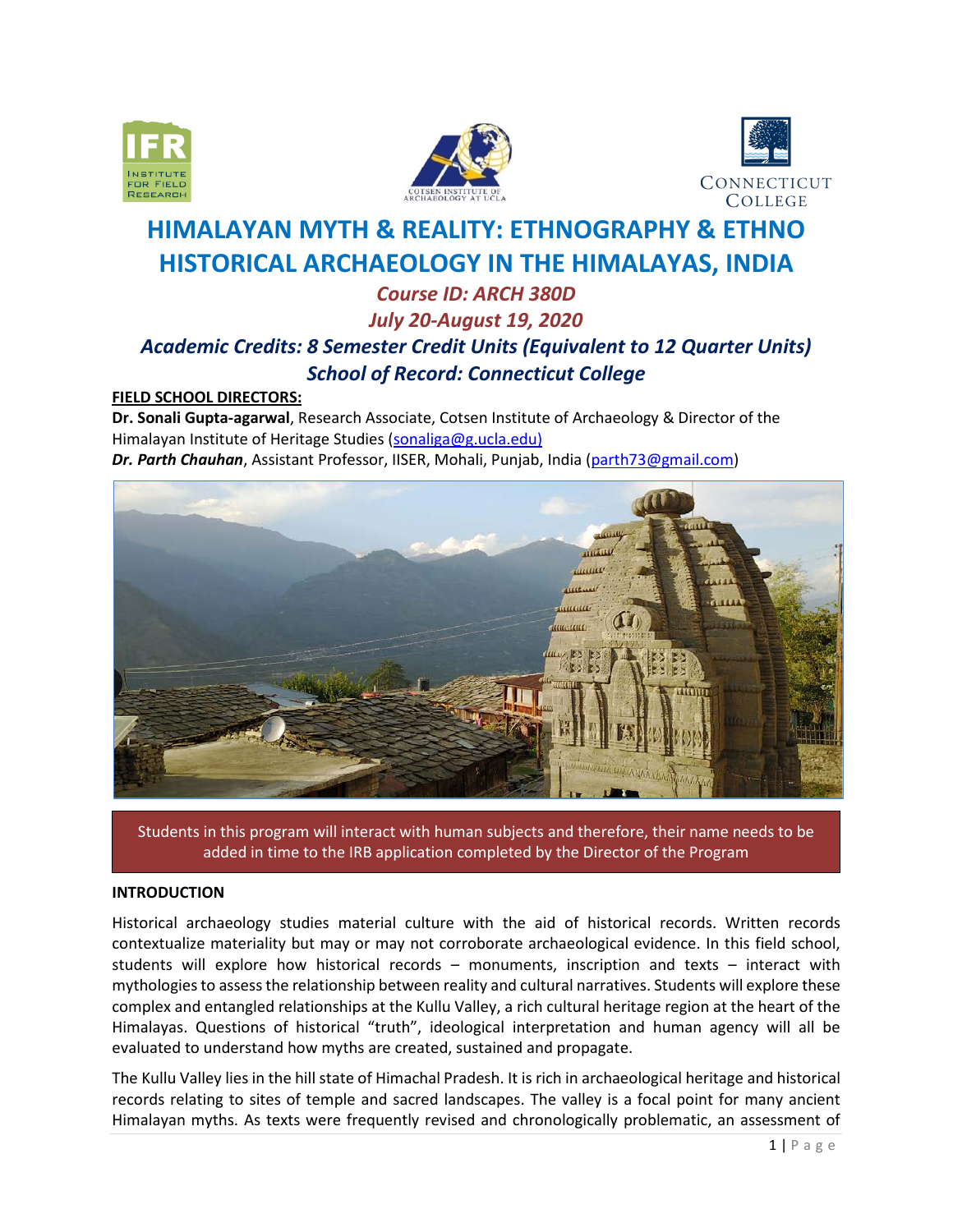myths, their evolution and relation to historical events cannot be done on the basis of textual sources alone. There is an absence of early historic excavated sites in the valley, therefore, a historical archaeology and visual anthropological approach is useful for the study of religious art, architecture and oral traditions within the context of landscape.

The research methods will focus on myths in the Kullu Valley and their relationship to sacred architecture, space and rituals. Students will examine these changing relationships across long time horizons and attempt to decipher how contemporary myths and physical structures interact in the lives of contemporary people in the valley. This study will allow students to examine the processes of continuity and change.

Limited anthropological or archaeological work has been conducted in the area to date. The 2020 field season, the second stage of the Himalaya Myth & Reality Project will employ non-invasive historical, archaeological and anthropological techniques – including film making. We will build on the database created by the 2018 season by exploring new temple complexes in the valley. Please note: This is not a field archaeology program. There will not be no survey or excavation in this field school.

# **ACADEMIC CREDIT UNITS & TRANSCRIPTS**

**Credit Units**: Attending students will be awarded 8 semester credit units (equivalent to 12 quarter credit units) through our academic partner, Connecticut College. Connecticut College is a private, highly ranked liberal arts institution with a deep commitment to undergraduate education. Students will receive a letter grade for attending this field school (see grading assessment and matrix). This field school provides a minimum of 160 direct instructional hours. Students are encouraged to discuss the transferability of credit units with faculty and registrars at their home institutions prior to attending this field school.

**Transcripts**: An official copy of transcripts will be mailed to the permanent address listed by students on their online application. One additional transcript may be sent to the student's home institution at no additional cost. Additional transcripts may be ordered at any time through the National Student Clearinghouse[: http://bit.ly/2hvurkl.](http://bit.ly/2hvurkl)

# **COURSE OBJECTIVES**

This project aims to train students with various methods used in Historical Archaeology, Cultural and Visual Anthropology

- Students will closely examine architecture, decorative motifs, compositions, inscriptions and sculptures at different sites to aid in understanding the representations of myths and their metaphors derived from textual resources. Students will use ground plans and collect specific data relating to architecture and motifs. *How?* Reading of translated texts and visit to sites to focus on details which will allow a better understanding of architectural elements and their chronological interplay within individual temple complexes. Wood carving will be offered for students to gain first hand and authentic understanding of construction methods, challenges and manifestation of architectural and religious motifs.
- Students will digitally analyze the layout of both archaeological and secular sites within the landscape of the Kullu Valley, using Google Earth, Google sketch up, GPS and a DJI- Mavic Pro Quadcopter. *How?* Site visits to various temple sites to document and map using some or all of the above technologies.
- Students will learn the use of ethnographic interview and observation methods to engage with archaeological questions. Students will document visuals and rituals including trance rituals related to shamans and priests in local temples and sanctuaries.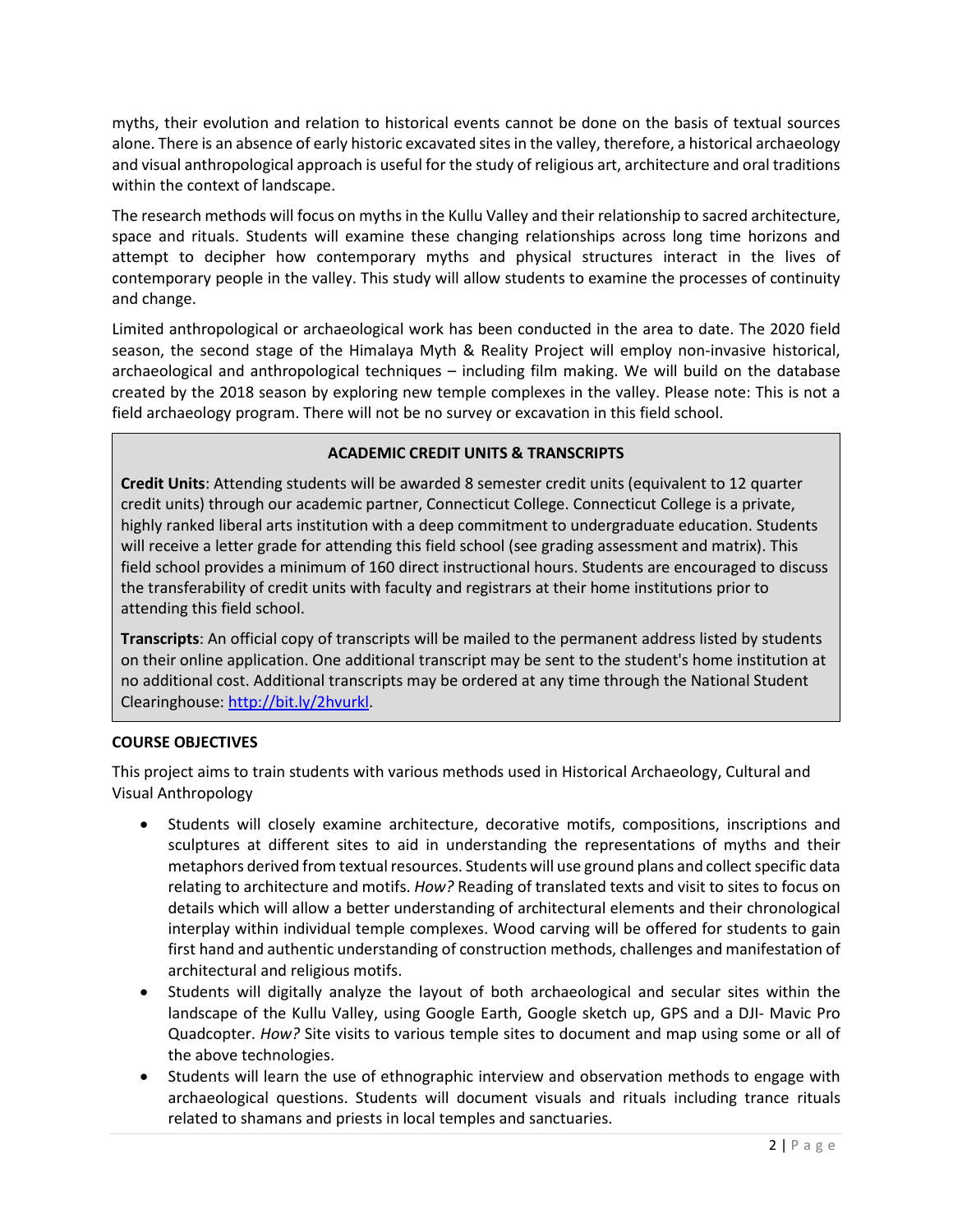*How?* Observation of rituals and customs at temples and religious sanctuaries and interviews using video footage and voice recorders reflecting both on participating (*emic*) and non participating (*etic*) methods.

• Students will learn how to interact with ethnoarchaeological and historical archaeology material. Using data collected in the field, students will use statistical packages – either GIS or stand-alone software such as SPSS – to better understand the relationships between Qualitative and quantitative data.

# **PREREQUISITES**

Students need to give their names to the director to be added to the Human Subject Training Program (IRB) to be submitted by the directors. The names need to be added prior to the field school beginning date.

A background in Anthropology is preferred. There are no other prerequisites for this field school. This is hands-on, experiential learning and students will study on-site how to conduct field research. Field work involves physical work and exposure to the elements and thus, requires a measure of acceptance that this will not be the typical university learning environment. You will get sweaty, tired and have to work in the outdoors. Students are required to come equipped with sufficient excitement and adequate understanding that field work requires real, hard work – in the sun, and on your feet. The processions of local deities which are to be tracked by the students are often times unpredictable as to when they occur, therefore, the schedule may have to be adjusted at times to accommodate these local happenings in the villages around the area.

# **DISCLAIMER – PLEASE READ CAREFULLY**

Our primary concern is with education. Traveling and conducting field research involves risk. Students interested in participating in any IFR program must weigh whether the potential risk is worth the value of education provided. While risk in inherent in everything we do, we take risk seriously. The IFR engages in intensive review of each field school location prior to approval. Once a program is accepted, the IFR reviews each program annually to make sure it complies with all our standards and policies, including student safety.

The IFR does not provide trip or travel cancellation insurance. We encourage students to explore such insurance on their own as it may be purchased at affordable prices[. Insuremytrip.com](http://www.insuremytrip.com/) or [Travelgurad.com](http://www.travelgurad.com/) are possible sites where field school participants may explore travel cancellation insurance quotes and policies. If you do purchase such insurance, make sure the policy covers the cost of both airfare and tuition. See thi[s Wall Street Journal article about travel insurance](https://ifrglobal.org/wp-content/uploads/2019/05/WSJ-04-03-19-Travel-Insurance.pdf) that may help you with to help to decide whether to purchase such insurance.

We do our best to follow schedule and activities as outlined in this syllabus. Yet local permitting agencies, political, environmental, personal or weather conditions may force changes. This syllabus, therefore, is only a general commitment. Students should allow flexibility and adaptability as research work is frequently subject to change.

Field work involves physical work in the outdoors. You should be aware that conditions in the field are different than those you experience in your home, dorms or college town. This program operates at a typical Himalayan environment in India. The location of the program is about 2,900 meters/9,500 feet above sea level. During the day, temperatures are between 50°-78°F. It usually rains in these parts during the night. It is advisable to bring insect/mosquito repellent for the evenings. To respect local cultures and sensitivities, students will not be allowed to visit the temple or sanctuaries in shorts or tank tops. Students must be modestly dressed. Students may not enter temple precincts with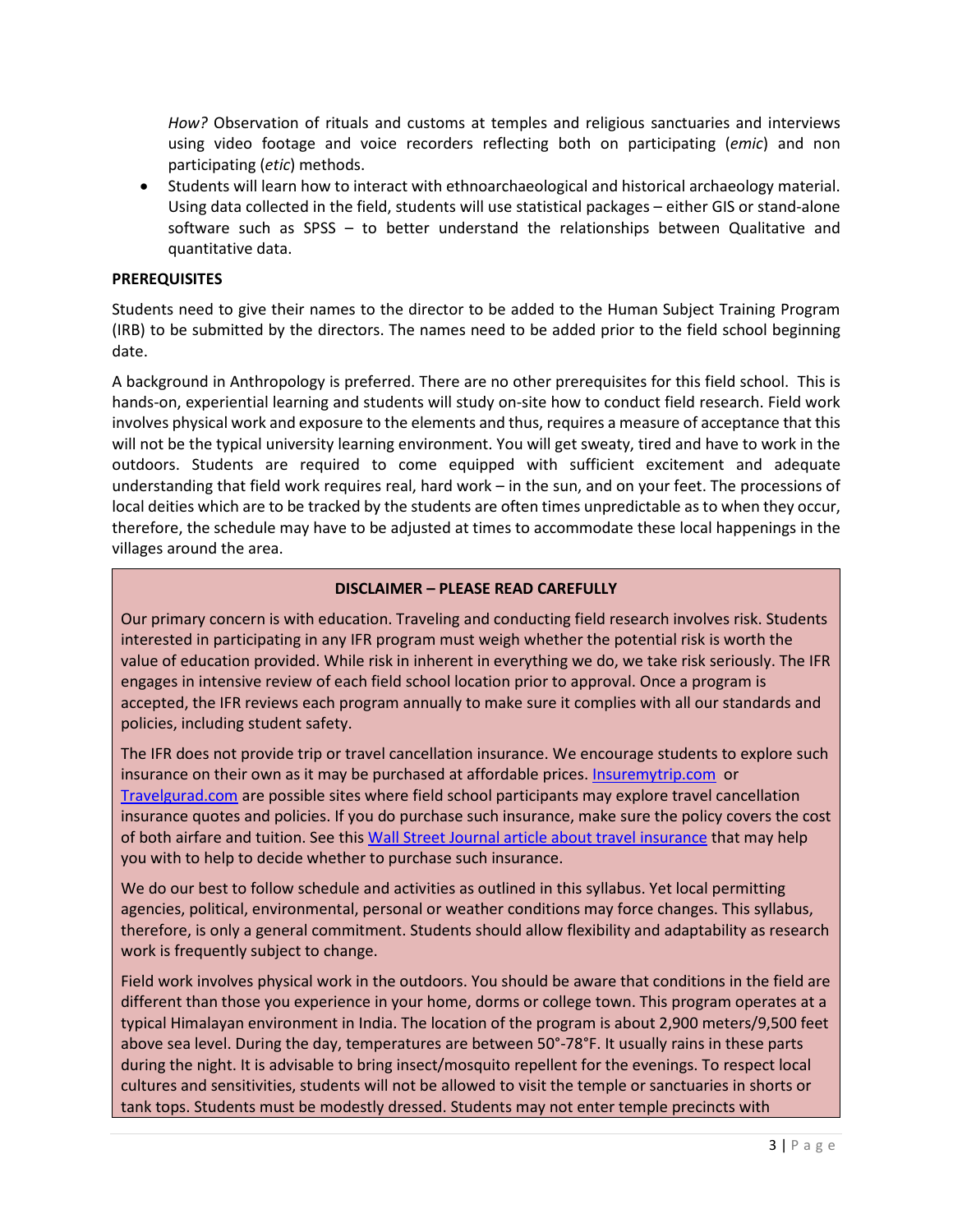material made of leather or wool. Students will not go near or swim in the Beas River due to its strong currents.

If you have any medical concerns, please consult with your doctor. For all other concerns, please consult with the project director.

#### **LEARNING OUTCOMES**

- Knowledge of translated Sanskrit texts and myths used for the purposes of the project.
- Anthropological field methods & Ethnographic & Ethnoarchaeological methods in particular.
- Fieldwork to understand the ethnographic manifestation of texts with heritage areas and material culture.
- Understanding of the principles of sacred architecture and sacred sanctuaries.
- Engraving of ancient motifs found in wood using tools used by ancient craftspeople.
- Using statistics for purposes of data analysis by converting qualitative into quantitative data.
- Digital analysis using Google Earth, GPS and mapping of heritage sites relating to the myths using DJI- Mavic Pro drone.
- Editing video footage to make a short film using basic editing software such as windows moviemaker or imovie.
- An understanding of heritage management and community interaction with ancient sites in semiurban areas.
- Theories forming the basis of historical, landscape and anthropological archaeology.
- Basic Hindi conversation and writing

#### **GRADING MATRIX**

| Field work participation | 30 points |
|--------------------------|-----------|
| Short film & interviews  | 30 points |
| Paper                    | 15 points |
| Digital analysis         | 10 points |
| Statistical analysis     | 10 points |
| Wood engraving           | 5 points  |
| <b>Total points</b>      | 100       |

#### **TRAVEL & MEETING POINT**

We suggest you hold purchasing your airline ticket until six (6) weeks prior to departure date. Natural disasters, political changes, weather conditions and a range of other factors may require the cancelation of a field school. The IFR typically takes a close look at local conditions 6-7 weeks prior to program beginning and make Go/No Go decisions by then. Such time frame still allows the purchase deeply discounted airline tickets while protecting students from potential loss if airline ticket costs if we decide to cancel a program.

Please arrive to the Kullu-Manali airport (KUU) on July 20<sup>th</sup>, 2020. Program staff will meet arriving students at the airport, Students will then be driven to the housing facilities located at Jong Village, Katrain, approximately a 45- minute drive. Please wait at the airport until a project member comes for you.

If you missed your connection or your flight is delayed, call, text or email the project director immediately. A local emergency cell phone number will be provided to all enrolled students.

#### **VISA REQUIREMENTS**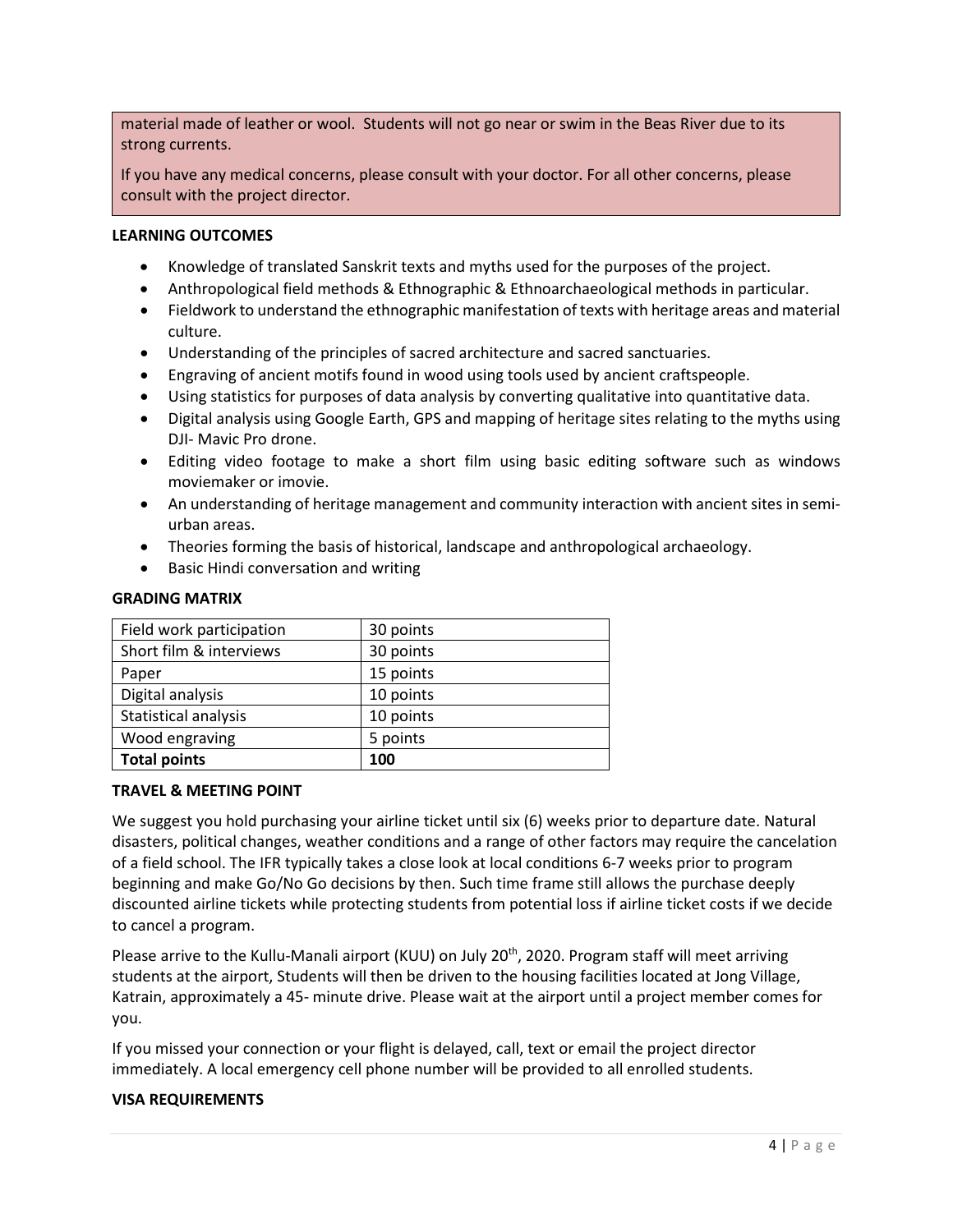Non-Indian citizens attending this program are required to enter India on a student visa.

Indian Student Visa may be obtained in the United States through Cox & Kings Global Services [\(in.ckgs.us\)](https://www.in.ckgs.us/), the Government of India official visa contractor. The site is challenging and data is updated as you go through the application process. Please be patient and follow the steps in the order presented on the page, from top to bottom.

U.S. citizens of Pakistani or Bangladeshi descent are subject to administrative processing and should expect additional delays when applying for Indian visas.

On reaching the field school site, the student has to register with the local police. The program director will facilitate this office visit. Please make sure that when you apply for the visa, you specifically apply for a visa less than 180 days. If you get a visa for more than 180 days, you will have to register with the Foreign Registration Office (FRRO).

Citizens of other countries are asked to check the Indian embassy website at their home country for any additional visa requirements.

# **ACCOMMODATIONS**

The housing facilities are comfortable. The location is nestled in Naggar a beautiful town home to the famous Nicholas Roerich Trust. The property is bounded by Himalayan cedar and fruit trees. Students will be housed in dorm styled rooms where each room can accommodate four individuals. The floor has internet connectivity, a common kitchen with tea facility, a vast study and lecture area, fire pit, outside terraced area and hot water in the common bathrooms. Bedding will be provided.

Breakfast, lunch and dinner on work days will be served in the common dining area at designated hours. The cooks are equipped to cook a variety of food options both vegetarian and non-vegetarian, local and international cuisine and can easily accommodate vegans or lactose intolerant meals. The cooks would need to know dietary restrictions and preferences beforehand to accommodate diets. Beef is the only item which will **not be** provided.

Tuesdays being days off, students may order reasonably priced food at the facility. Laundry services are available at nominal cost. The local market and cafes are located at walking distance with beautiful hikes and trails nearby.

# **COURSE SCHEDULE**

*\*Course schedule is subject to change*

*On certain field work days, students will be taken around different sites to get an idea of the landscape and culture of the region.*

All IFR field school begins with safety orientation. This orientation includes proper behavior at the field area, proper clothing, local cultural sensitivities and sensibilities, potential fauna and flora hazards, review IFR harassment and discrimination policies and review of the student Code of Conduct.

| Week                               | 8:00                 | $9:00-2:00$ | $2:30-$<br>4:30 | 4:30-6:00 Lecture | 6:00-6:30 | 6:30-7:30 | 8:00   |
|------------------------------------|----------------------|-------------|-----------------|-------------------|-----------|-----------|--------|
| 20 <sup>th</sup><br>July<br>Monday | Pick up from airport |             | Lunch<br>+Rest  | Orientation       | Rest      |           | Dinner |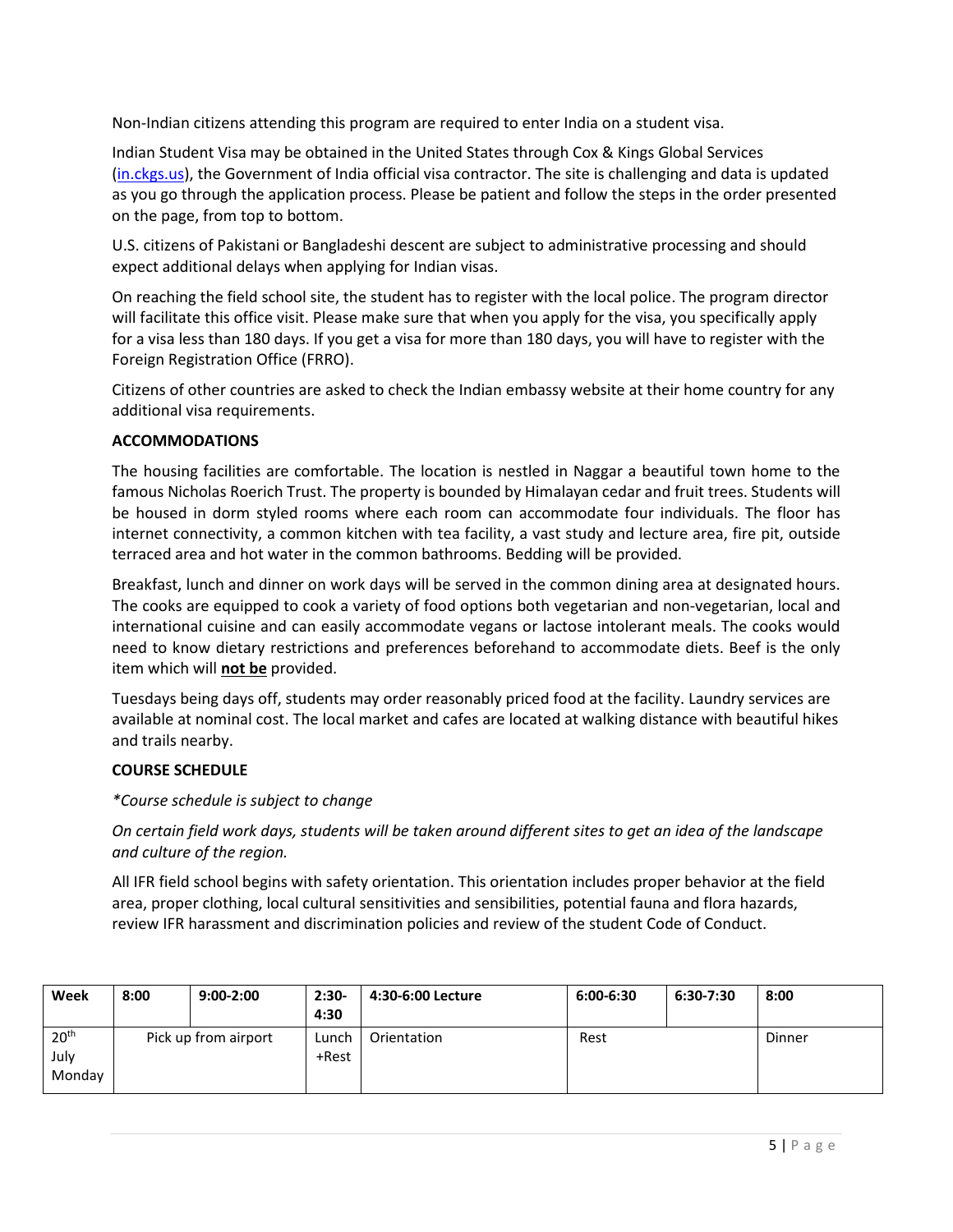| $21^{st}$                 |                  |                                                                             |                              | Day off                                                                                                                                                                              |                                                 |            |        |
|---------------------------|------------------|-----------------------------------------------------------------------------|------------------------------|--------------------------------------------------------------------------------------------------------------------------------------------------------------------------------------|-------------------------------------------------|------------|--------|
| July                      |                  |                                                                             |                              |                                                                                                                                                                                      |                                                 |            |        |
| $\overline{2}2^{nd}$ July | <b>Breakfast</b> | Visit to the<br>Manali,<br>Hidimba,<br>Ghatotkach<br>Jagatsukh              | Lunch<br>+rest               | Geology of the Himalayas                                                                                                                                                             | <b>Basic Hindi</b><br>conversation<br>& writing | Study/work | Dinner |
| 23rd<br>July              | <b>Breakfast</b> | Field work<br>Dashaal,<br>Nature walk<br>Beas                               | Lunch<br>+rest               | Geology of the Himalayas &<br>evolution of man<br>Practical: Geology                                                                                                                 | <b>Basic Hindi</b><br>conversation<br>& writing | Study/work | Dinner |
| 24 <sup>th</sup><br>July  | <b>Breakfast</b> | Field work<br>Gauri Shankar<br>Castle<br>Shanaalti<br>Vishnu                | Lunch<br>+rest               | Evolution of man                                                                                                                                                                     | <b>Basic Hindi</b><br>conversation<br>& writing | Study/work | Dinner |
| 25 <sup>th</sup><br>July  | B                | Roerich,<br>Tripura<br>Sundari,<br>Narsingha                                | Lunch<br>+rest               | History of Indian Archaeology                                                                                                                                                        | <b>Basic Hindi</b><br>conversation<br>& writing | Study/work | Dinner |
| 26 <sup>th</sup><br>July  | B                | Kailashan Devi                                                              | Lunch<br>+rest               | Colonialism, Caste and the<br>Modern India                                                                                                                                           | <b>Basic Hindi</b><br>conversation<br>& writing | Study/work | Dinner |
| 27 <sup>th</sup><br>July  | B                | Field work<br>Krishna, Arch<br>site,<br>Sheshnaag,<br>Narsingha,<br>Shanaag | Lunch<br>+rest               | History of Kullu and<br>surrounding region                                                                                                                                           | <b>Basic Hindi</b><br>conversation<br>& writing | Study/work | Dinner |
| 28th                      |                  |                                                                             |                              | Day off                                                                                                                                                                              |                                                 |            |        |
| July                      |                  |                                                                             |                              |                                                                                                                                                                                      |                                                 |            |        |
| 29th<br>July              | <b>Breakfast</b> | Field work<br>Divide teams,<br>ground plans<br>Trash exercise               | Lunch<br>+rest               | Material culture in the<br>archaeological context,<br>evolution of writing<br>& Historical Archaeology                                                                               | <b>Basic Hindi</b><br>conversation<br>& writing | Study/work | Dinner |
| 30 <sup>th</sup><br>July  | <b>Breakfast</b> | Field work<br>Documentation<br>of stone and<br>deities                      | Lunch $  \bullet  $<br>+rest | The Hindu deities<br>Research methods<br>$\bullet$<br>Data collection &<br>$\bullet$<br><b>Statistics</b>                                                                            | <b>Basic Hindi</b><br>conversation<br>& writing | Study/work | Dinner |
| 31 <sup>st</sup> July     | <b>Breakfast</b> | Field work<br>Documentation<br>of stone and<br>deities                      | Lunch<br>+rest               | $\bullet$<br>Myth or reality<br>Legends & Folk tales<br>$\bullet$<br>Ramayana &<br>Mahabharata<br>Symbolism<br>$\bullet$<br>Qualitative Data<br>$\bullet$<br>collection & Statistics | <b>Basic Hindi</b><br>conversation<br>& writing | Study/work | Dinner |
| <sup>1st</sup> Aug        | <b>Breakfast</b> | Field work                                                                  | Lunch<br>+rest               | North Indian Classical<br>$\bullet$<br>Architecture & stone<br>temples                                                                                                               | <b>Basic Hindi</b><br>conversation<br>& writing | Study/work | Dinner |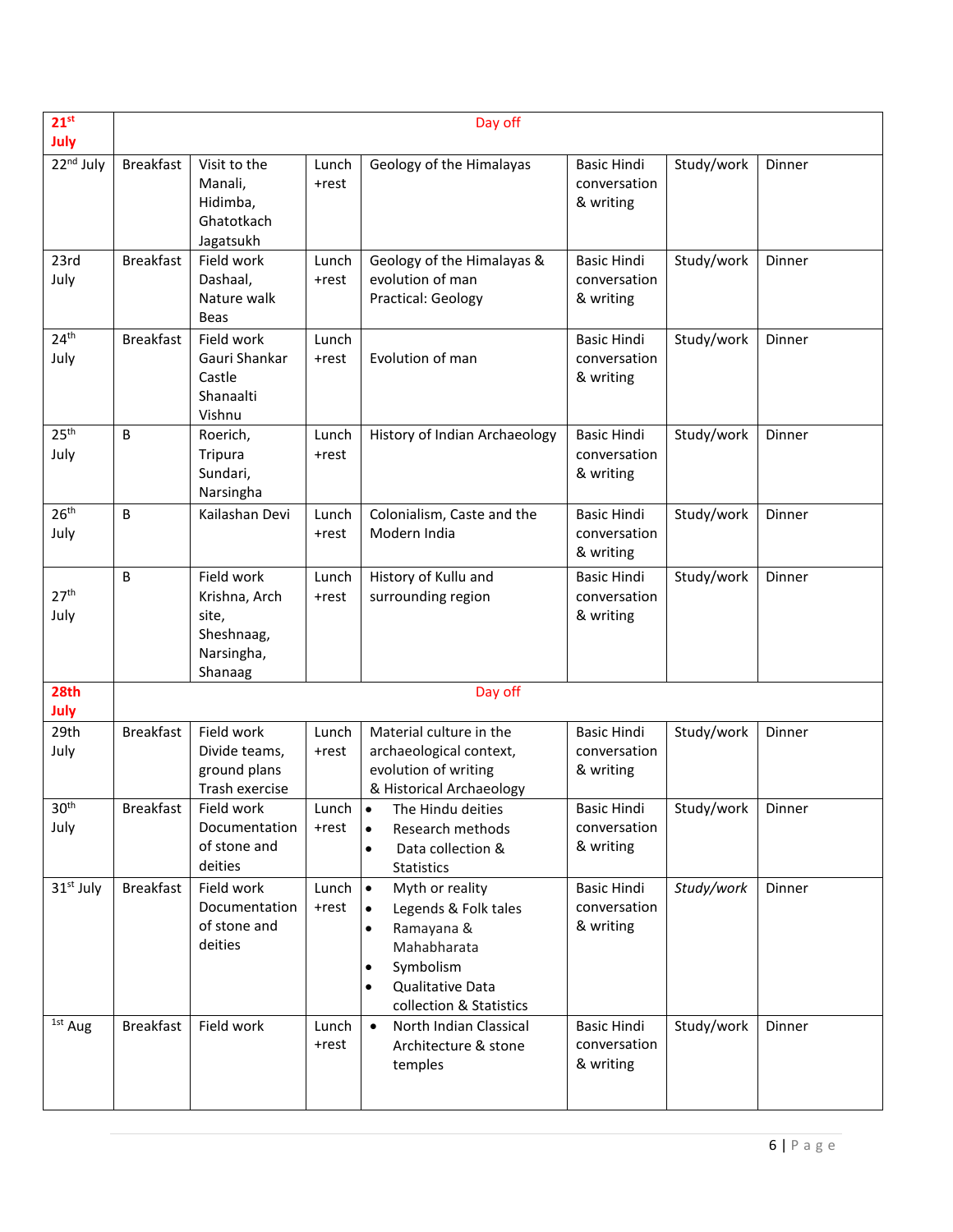| $\overline{2nd}$ Aug   | <b>Breakfast</b> | Field work                                                           | Lunch<br>+rest    | Motifs and meaning<br>$\bullet$                                                                                      | <b>Basic Hindi</b><br>conversation<br>& writing | Study/work                                                                                                                                                                          | Dinner |
|------------------------|------------------|----------------------------------------------------------------------|-------------------|----------------------------------------------------------------------------------------------------------------------|-------------------------------------------------|-------------------------------------------------------------------------------------------------------------------------------------------------------------------------------------|--------|
| 3rd Aug                | <b>Breakfast</b> | Field work                                                           | Lunch<br>+rest    | Himalayan Sacred &<br>$\bullet$<br>secular wood architecture<br>Archaeology &<br>$\bullet$<br>anthropology of memory | <b>Basic Hindi</b><br>conversation<br>& writing | Guest<br>Lecture<br>(online)<br>Erstwhile<br>Royalty<br>from a<br>Himalayan<br>state:<br>Rupendra<br>Pal on<br>Myths as a<br>connection<br>with the<br>past in<br>Royal<br>families | Dinner |
| 4 <sup>th</sup> Aug    |                  |                                                                      |                   | Day off                                                                                                              |                                                 |                                                                                                                                                                                     |        |
| 5 <sup>TH</sup><br>Aug | <b>Breakfast</b> | Field work                                                           | Lunch<br>+rest    | &<br>Space<br>$\bullet$<br>objects/artifacts<br>Archaeology<br>of<br>Death                                           | <b>Basic</b><br>conversation<br>& writing       | Study/work                                                                                                                                                                          | Dinner |
| $6th$ Aug              | <b>Breakfast</b> | Field work<br>Local visit to<br>religious<br>sanctuary &<br>Blatonia | Lunch<br>+rest    | Anthropological Archaeology<br>field methods: Ethnography<br>&<br>handling of video camera and<br>ethnoarchaeology   | <b>Basic Hindi</b><br>conversation<br>& writing | Study/work                                                                                                                                                                          | Dinner |
| 7 <sup>TH</sup><br>Aug | <b>Breakfast</b> | Field work                                                           | Lunch<br>+rest    | Visual anthropology & filming<br>practical                                                                           | <b>Basic Hindi</b><br>conversation<br>& writing | Study/work                                                                                                                                                                          | Dinner |
| $8th$ Aug              | <b>Breakfast</b> | Field work                                                           | Lunch<br>+rest    | Visual anthropology & filming<br>practical                                                                           | <b>Basic Hindi</b><br>conversation<br>& writing | Study/work                                                                                                                                                                          | Dinner |
| $9th$ Aug              | <b>Breakfast</b> | Field work                                                           | Lunch<br>$+ rest$ | Himalayan Secular<br>Architecture<br>& Film editing                                                                  | <b>Basic Hindi</b><br>conversation<br>& writing | Study/work                                                                                                                                                                          | Dinner |
| $10^{th}$ Aug          | <b>Breakfast</b> | Visit to<br>Rohtang pass<br>/Drone<br>application                    | Lunch<br>+rest    | Film editing & statistics<br>practical                                                                               | <b>Basic Hindi</b><br>conversation<br>& writing | Study/work                                                                                                                                                                          | Dinner |
| $11th$ Aug             |                  |                                                                      |                   | Day off                                                                                                              |                                                 |                                                                                                                                                                                     |        |
|                        |                  |                                                                      |                   |                                                                                                                      |                                                 |                                                                                                                                                                                     |        |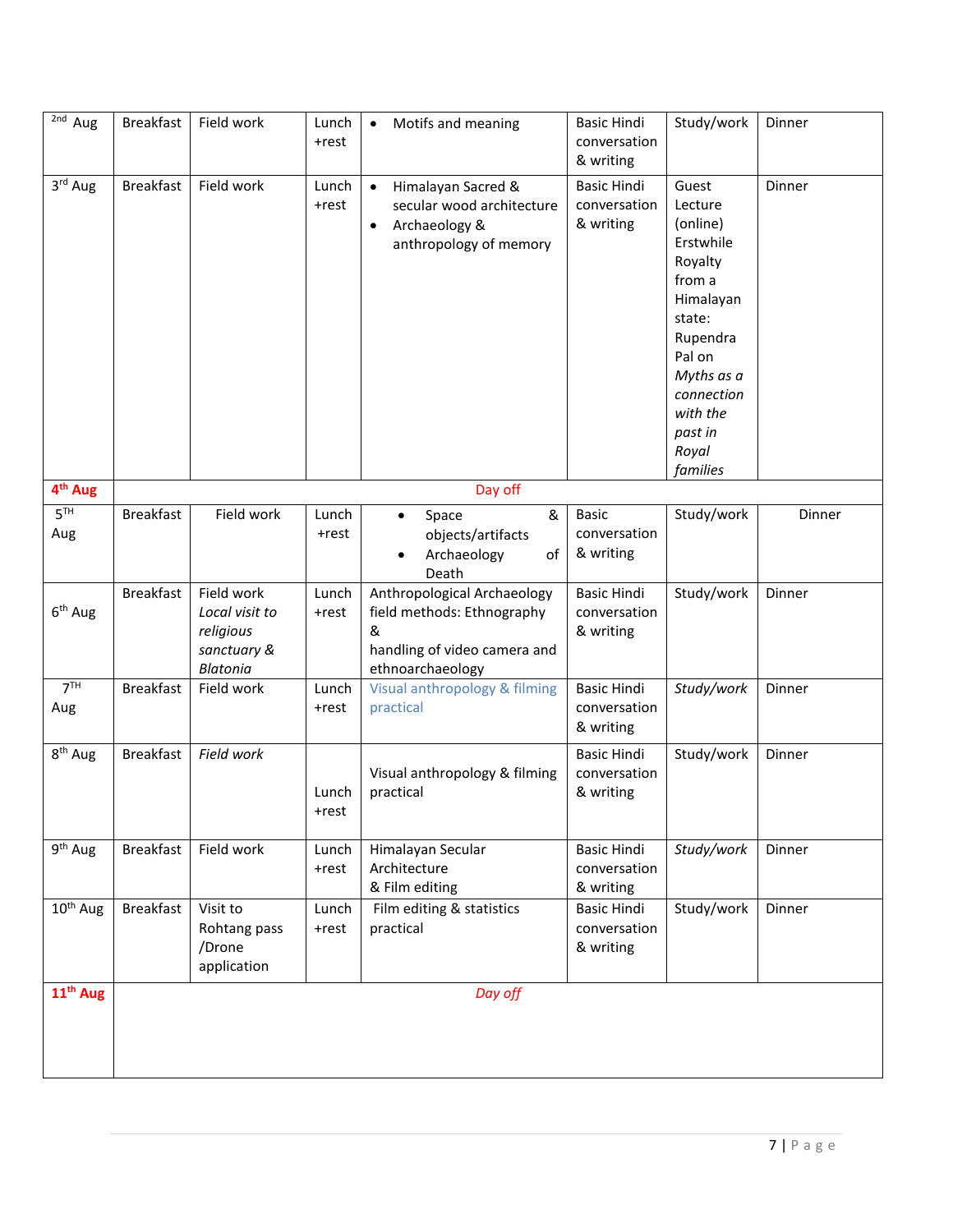| 12 <sup>th</sup> Aug                   | <b>Breakfast</b>    | Field work &<br>wood carving<br>with Guest<br>Craftsperson                           | Lunch<br>+rest      | Film editing<br>& statistics practical                | <b>Basic Hindi</b><br>conversation<br>& writing | Study/work          | Dinner |
|----------------------------------------|---------------------|--------------------------------------------------------------------------------------|---------------------|-------------------------------------------------------|-------------------------------------------------|---------------------|--------|
| 13 <sup>th</sup><br>Aug                | <b>Breakfast</b>    | Field work &<br>wood carving<br>with Guest<br>Craftsperson                           | L<br>Lunch<br>+rest | Film editing & statistics<br>article                  | <b>Basic Hindi</b><br>conversation<br>& writing | Study/work          | Dinner |
| 14 <sup>th</sup> Aug                   | <b>Breakfast</b>    | Study/work<br>Field work &<br>wood carving<br>with Guest<br>Craftsperson             | Lunch<br>+rest      | <b>Digital Mapping</b><br>Practical: Digital analysis | <b>Basic Hindi</b><br>conversation<br>& writing | Study/work<br>Guest | Dinner |
| 15 <sup>th</sup> Aug                   | <b>Breakfast</b>    | Study/work                                                                           | Lunch<br>+rest      | Study/work                                            | <b>Basic Hindi</b><br>conversation<br>& writing | Study/work<br>Guest | Dinner |
| 16 <sup>th</sup> Aug                   | <b>Breakfast</b>    | Study/work                                                                           | Lunch<br>+rest      | Study/work                                            | <b>Basic Hindi</b><br>conversation<br>& writing | Study/work<br>Guest | Dinner |
| 17 <sup>th</sup><br><b>August</b>      | <b>Breakfast</b>    | Visit to Jana<br>village & Kullu<br>to see<br>traditional<br>secular<br>architecture | Lunch<br>+rest      | Presentations                                         |                                                 |                     | Dinner |
| <b>Tues</b><br>18 <sup>th</sup><br>Aug |                     |                                                                                      |                     | Day off & fun stuff                                   |                                                 |                     |        |
| 19 <sup>th</sup><br>Aug                | Drop off at airport |                                                                                      |                     |                                                       |                                                 |                     |        |

# **EQUIPMENT LIST**

Laptops and smartphone are important equipment for this field school. However, if you do not have one or both, please contact the field school directors so we can work out a solution. Lack of ownership of these items is not a hindrance for your participation in this field school.

- 1. Laptop with iMovie (for mac users) or MovieMaker (for window users)
- 2. Smartphones for voice recordings and video footage
- 3. Digital camera
- 4. SD card
- 5. Sunscreen
- 6. Non-leather shoes
- 7. Hat
- 8. Sun glasses
- 9. Insect repellent
- 10. Statistical Package for the Social Sciences (SPSS software student trial version-free)
- 11. Munsell viewer app
- 12. Altimeter app
- 13. GPS app
- 14. Google Earth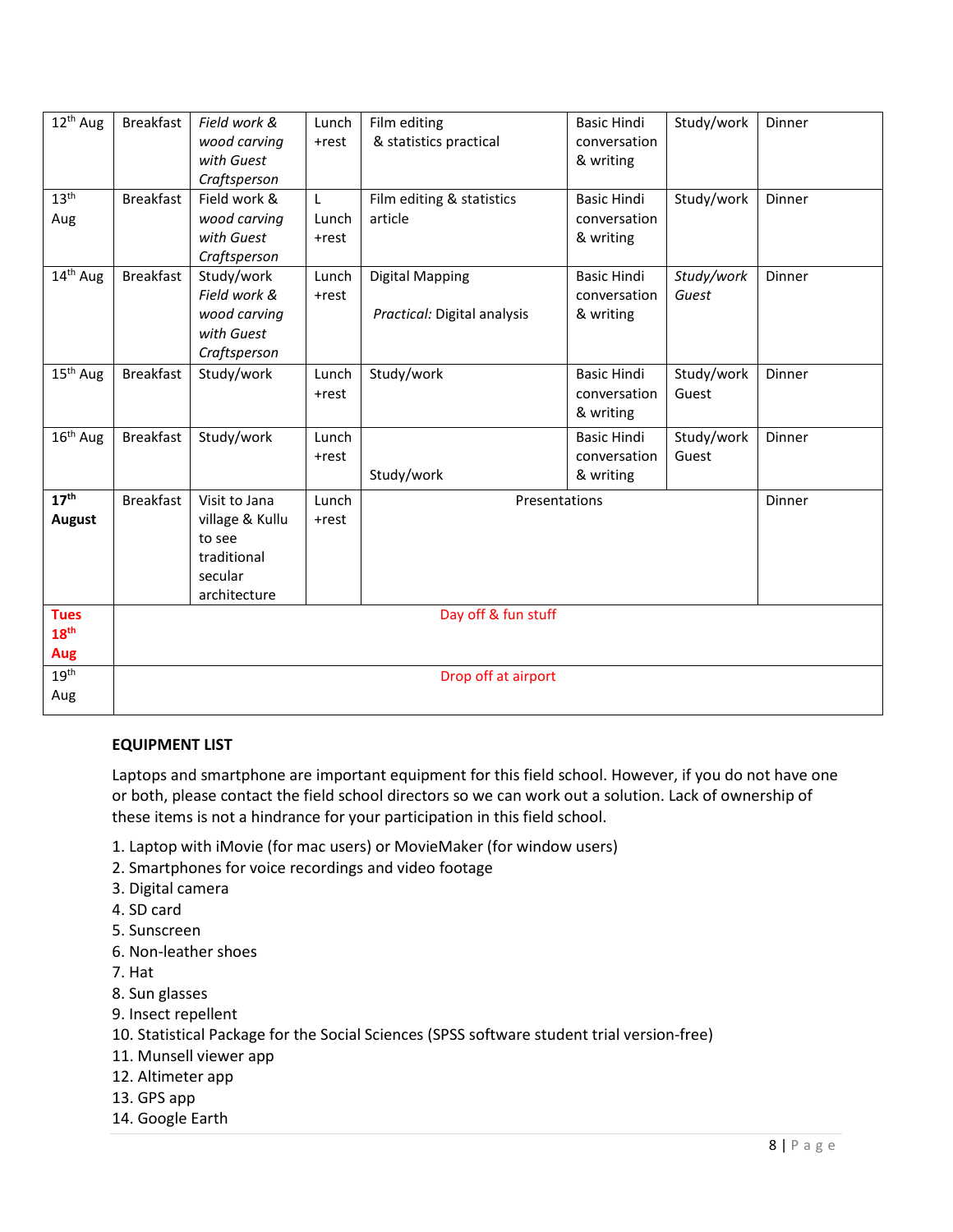#### **REQUIRED READINGS**

The readings will be posted of a Dropbox shared folder with an access to all enrolled students.

Chakrabarti, Dilip 2001 *India-An Archaeological History: Paleolithic beginnings to Early Historic Foundations.* Oxford University Press, New Delhi (Chapters 1 & 7)

Dirk, Nicholas 2003 Castes of Mind: Colonialism and the making. Princeton University Press, Princeton

Hall, Martin, and Stephen W. Silliman 2006 *Historical archaeology.* Blackwell. Malden. MA. (chapters 1, 3, 4)

Handa, O.C 2015 *Kullu, Its early History, Archaeology and Architecture*. Pentagon Press, New Delhi (Chapter 1 & 2)

Lal, B.B

2013 *Historicity of the Mahabharata: Evidence of Literature, Art and Archaeology*. Aryan Books International. (Chapters 1,5,6 & 7)

# **RECOMMENDED READINGS**

Berger, P 2012 Theory and ethnography in the modern anthropology of India. *Journal of Ethnographic theory 2(2):* 325-57

Bourdieu, P 1977 *Outline of a Theory of Practice*. Cambridge: Cambridge University Press.

Doniger, Wendy 2010 The Hindus: An Alternative History. Oxford University Press.

Freund, Richard

2009 Searching for Jesus in Galilee and Babylonia in *Digging through the Bible*. pp. 147-182. Rowman and Littlefield, Lanham MD.

Ganguli, K.M 1893 *Mahaprasthanika Parva*. *The Mahabharata*, Translation

[Gupta, S. P.](https://en.wikipedia.org/wiki/S._P._Gupta)

1996 If only the court had examined the evidence. In Dasgupta, Swapan. *The Ayodhya Reference: Supreme Court Judgement and Commentaries*. Voice of India.

Handa, O.C 2009 Himalayan Traditional Architecture. Rupa & Co, New Delhi

Lal B.B

2008 Rama, His *Historicity*, *Mandir* and *Setu*: Evidence of Literature, Archaeology, and other Sciences. Aryan Books.